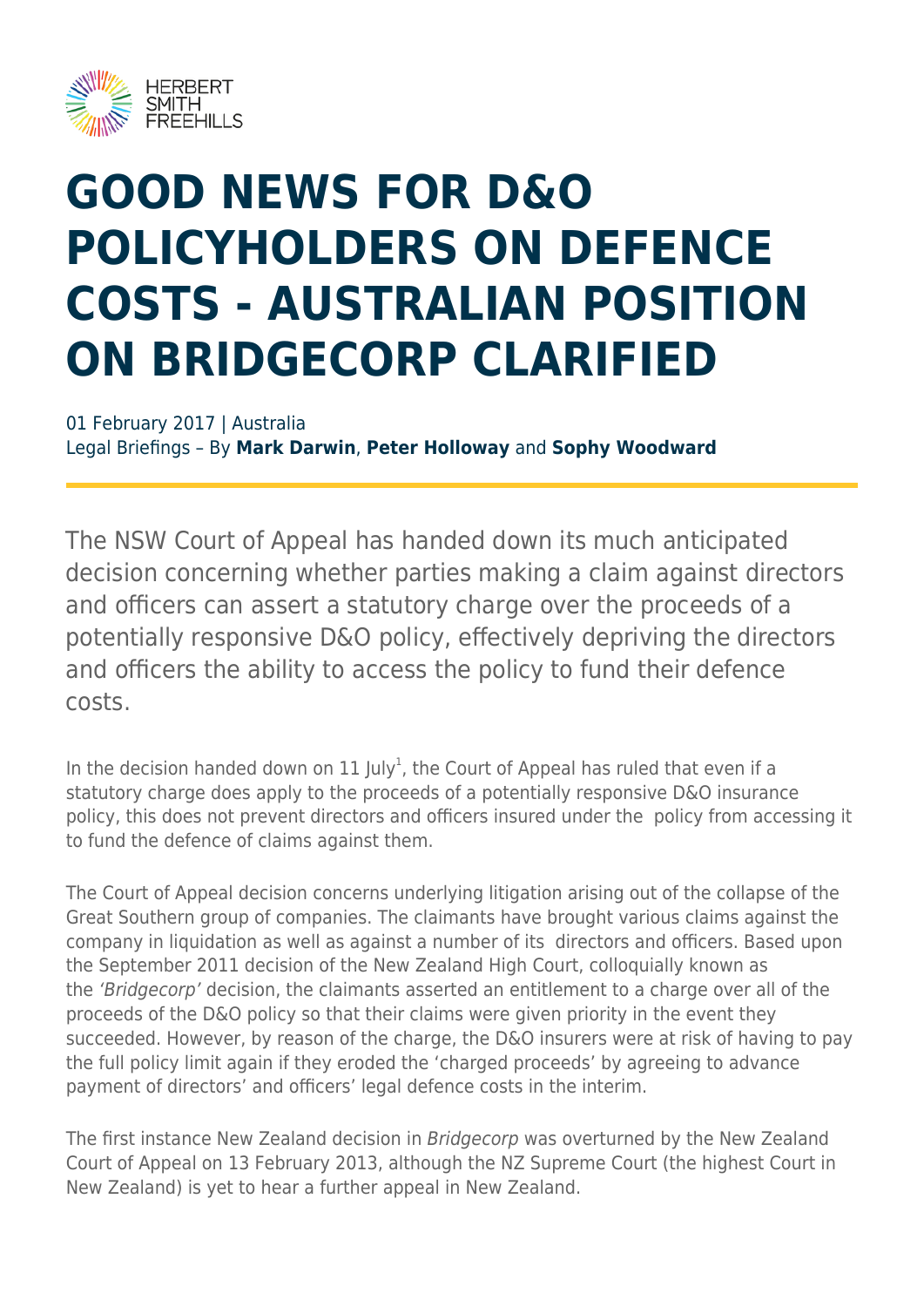In its recent decision the NSW Court of Appeal held that any statutory charge that did apply to an insurance policy only descended over amounts payable in respect of an established liability of the insured parties to third party claimants. Accordingly, until this liability was established (ie after the conclusion of a trial or an award or settlement), the charge was not perfected and therefore could not prevent directors and officers from accessing the policy for defence costs paid under the policies.

The decision will be reassuring to insurers and directors alike, following the uncertainty created by the original New Zealand High Court decision.

### **BACKGROUND**

The Great Southern managed investment scheme collapsed in 2009 triggering actions in Victoria and Western Australia against the company and its directors. The total amount claimed exceeded the limits available under Great Southern's D&O policies.

The claimants asserted that a statutory charge applied to the proceeds payable under the policies, including defence costs payable under the policies, under section 6(1) of the Law Reform (Miscellaneous Provisions) Act 1946 NSW (**Reform Act**), which states:

If any person (hereinafter in this Part referred to as the insured) has, whether before or after the commencement of this Act, entered into a contract of insurance by which the person is indemnified against liability to pay any damages or compensation, the amount of the person's liability shall on the happening of the event giving rise to the claim for damages or compensation, and notwithstanding that the amount of such liability may not then have been determined, be a charge on all insurance moneys that are or may become payable in respect of that liability.

Typically, this legislation was understood to essentially quarantine the proceeds of an insurance policy which covered a company for personal injuries claims from being appropriated by the insured for their own purposes or swallowed up by the creditors, which would have left the injured claimant without compensation. The shareholder in Bridgecorp had originally succeeded in proceedings asserting that a similarly worded section of the NZ legislation created a statutory charge for their class action against the company, which then effectively prevented insurers from advancing defence costs to the directors to assist them to defend the very same claim in respect of which it was being asserted a liability arose.

In response to the claimants' assertion of a charge, Great Southern's insurers and directors brought an application in the NSW Court of Appeal to determine, inter alia:

whether there was sufficient connection to NSW for section 6(1) of the Reform Act to create a charge;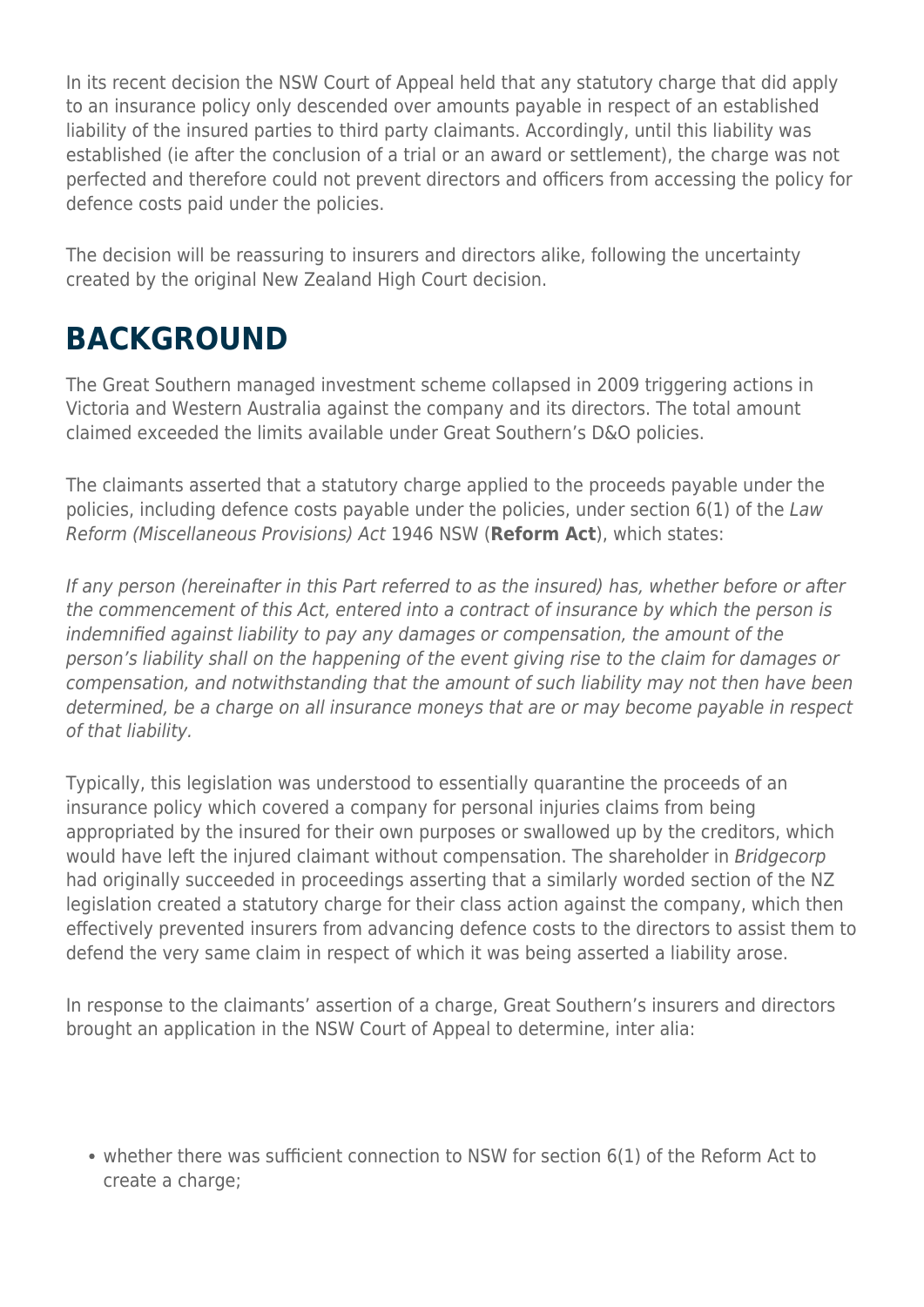- whether section 6(1) was capable of applying to insurance moneys where the alleged conduct giving rise to the claim happened before the policies were entered into; and
- to the extent that section 6(1) did impose a charge on insurance moneys, whether those insurance monies included defence costs.

### **DECISION OF THE NSW COURT OF APPEAL**

#### **Geographical limits of section 6(1)**

The court found that section 6(1) did not apply on the basis that section 6 is directed at claims initiated in NSW courts and the fact that the proceedings were brought outside of NSW resulted in a lack of requisite territorial connection.

Despite this finding, the Court went on to answer the other questions.

#### **Whether a charge applied to claims based on conduct that preceded the policies**

The court held that section 6(1) does not create a charge based upon a claim arising from an event that has, or events that have, occurred prior to the inception of the policies.

The court followed the principle in The Owners-Strata Plan No 50530 v Walter Construction Group (In Liquidation) & Ors (2007) 14 ANZ Insurance Cases 61,734 that there is nothing to which the charge can attach, or on to which it can descend, unless and until a liability to pay damages or compensation has been determined. The liability is not determined unless and until a determination has been made, by judgment, award or settlement, that the insured is liable.

#### **WHETHER, IF A CHARGE OPERATES, IT APPLIES TO DEFENCE COSTS**

The court held that section 6(1) creates a charge in relation to insurance moneys that are, or may become, payable in respect of a liability to pay damages or compensation to third party claimants. Importantly, section 6 does not confer such a right in respect of insurance moneys that are, or may become, payable to an insured otherwise than in respect of a liability to pay damages or compensation.

Critically, the court found that where section 6 imposes a charge**, such a charge would not extend to insurance moneys payable in respect of defence costs, legal representation expenses or costs and expenses** that are paid by insurers in accordance with the policies before judgment is entered or settlement is agreed.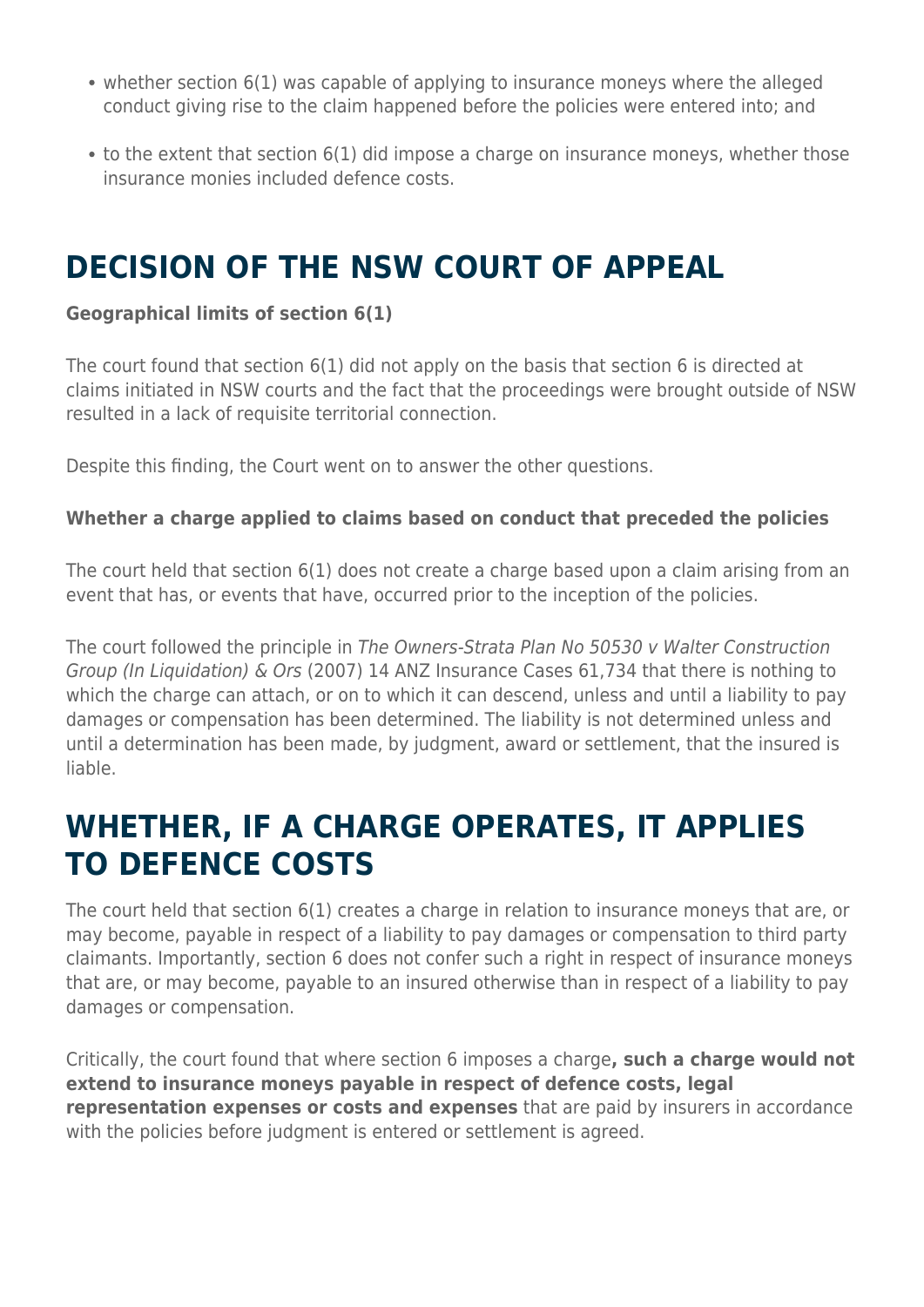The court noted that the provisions in the policies enabling defence costs to be advanced before indemnity had been determined provided a valuable benefit to the insured. If the charge caught all moneys available under the policy at the time when the charge arose then the insurers could not safely pay defence costs.

Emmett JA and Ball noted:

'There is nothing on the face of s 6 to suggest that it was intended to alter the contractual rights of the parties in such a radical fashion. If the New south Wales Parliament intended s 6 to have such a drastic effect on the contractual rights of an insured, it could be expected to have provided so in express terms' [at 124]

The court also noted that it was possible that the limit under a contract of insurance might be reached as a consequence of the payment of insurance moneys in respect of defence costs and that the insured would not be indemnified in respect of that liability. The court held that there was no reason in principle why a claimant should not be exposed to the same risk.

### **IMPLICATIONS**

The NSW legislation considered in this case is similar to legislation in the ACT and the Northern Territory. The decision therefore should have application to proceedings brought in these States.

Despite the Court of Appeal's decision, some uncertainty remains as to the operation of section 6, and (given that the Court of Appeal found that the NSW legislation was inapplicable) its findings on whether a statutory charge extends to defence costs are persuasive rather than binding. The Court of Appeal noted that 'Section 6 should be repealed altogether or completely redrafted in intelligible form, so as to achieve the objects for which it was enacted' [at 55].

Nonetheless, following the decision (and unless the NZ Supreme Court decides otherwise in the final Bridgecorp appeal or the NSW Court of Appeal's decision is taken to the High Court), it seems likely that D&O insurers will again be comfortable to advance defence costs to director and officer insureds under D&O policies, even if the claimants seek to assert that a statutory charge operates over a D&O policy.

#### **ENDNOTES**

1. Chubb Insurance Company of Australia Ltd v Margaret Moore and others [2013] NSWCA 212.